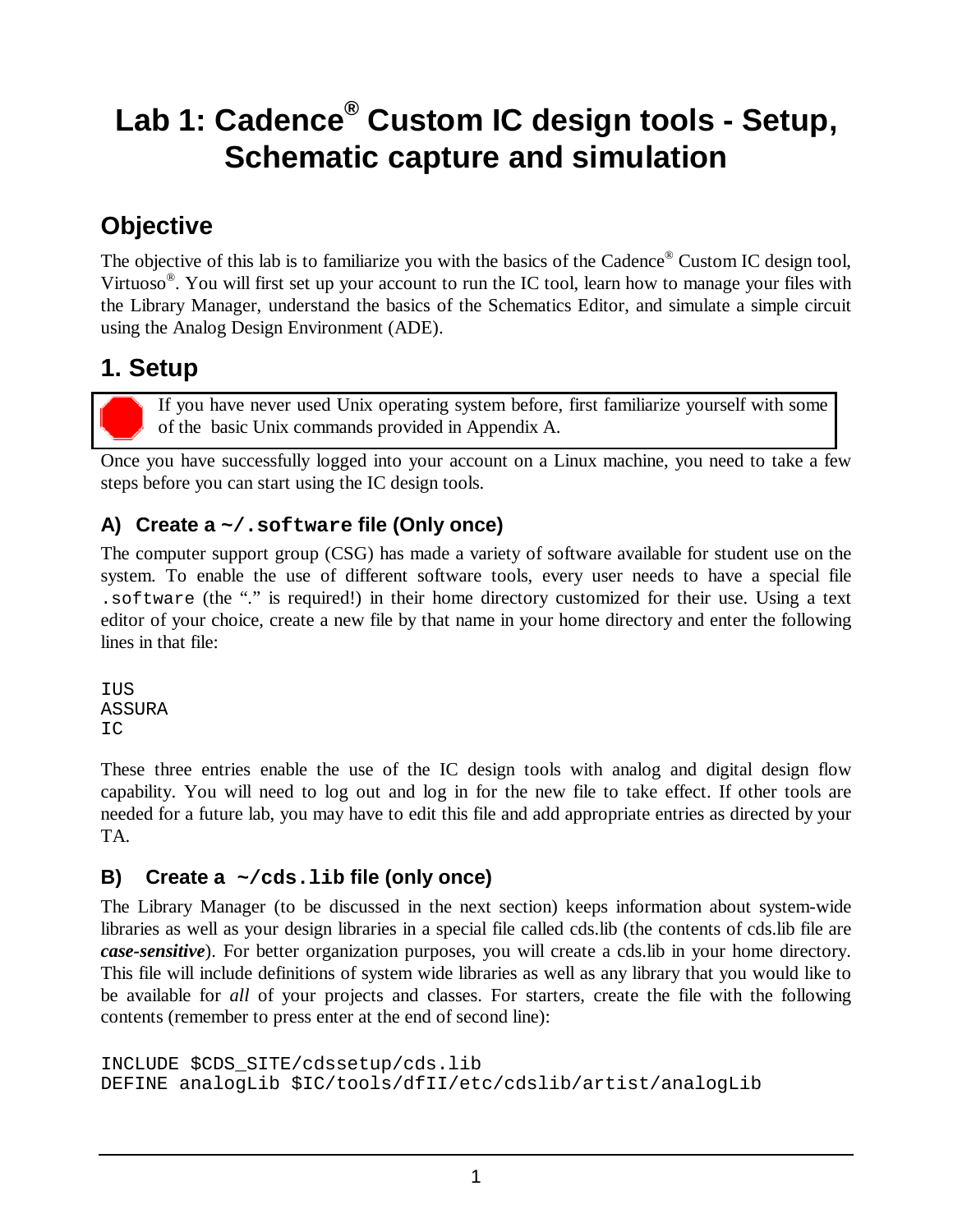The first line includes a cds.lib file created by the system administrators from another location on the system. The second line defines a library "analogLib" supplied by Cadence which includes the basic circuit elements. Except for transistors, most of your schematic components will be instantiated from this library.



Cadence library names are case sensitive and spaces are not allowed. Avoid starting a library name with a number. Use underscores or mixed capitalization (e.g., analogLib is more readable than analoglib).

### **C) Create a project directory and a cds.lib file (for every project)**

It is best to organize your work in multiple directories with each directory being dedicated to a specific class or to a research project. We will create a new directory where all of our libraries will be stored for this course.

mkdir ee434

Change into the new directory using the "cd ee434"command. Now create a cds.lib file in with the following one line as its contents (remember to press enter at the end of the line).

INCLUDE ~/cds.lib

This line will include the contents of our  $-\prime$  cds. lib file giving us access to the common libraries defined there. Whenever you launch Cadence IC tool from ~/ee434 and create any new libraries, this file will be automatically updated to include the definitions of the new libraries.

The basic setup for running the Cadence Custom IC design tools is now complete. Refer to this section whenever you start a new project and need to set up a new directory.

## **2. Starting Cadence Custom IC tool and creating libraries**

After making sure that your are in the ee434 directory you created earlier, type the command "icfb" as shown below.

icfb &

This will start the Cadence custom IC design tool in the background and, after a brief delay, you will see the Command Interpreter Window (CIW), as shown in Fig. 1. All errors and warnings are communicated to the user through the CIW, so make sure you always use it as your guide when troubleshooting.

In addition to the CIW, you will see two pop-up windows: the "What's New" and the "Welcome" windows. These windows provide you information about the Cadence tools' new features and announcements from CSG, respectively. After reading, you can close them.



You can turn off the "What's New" window for future sessions by clicking on **Edit→Off at Startup…**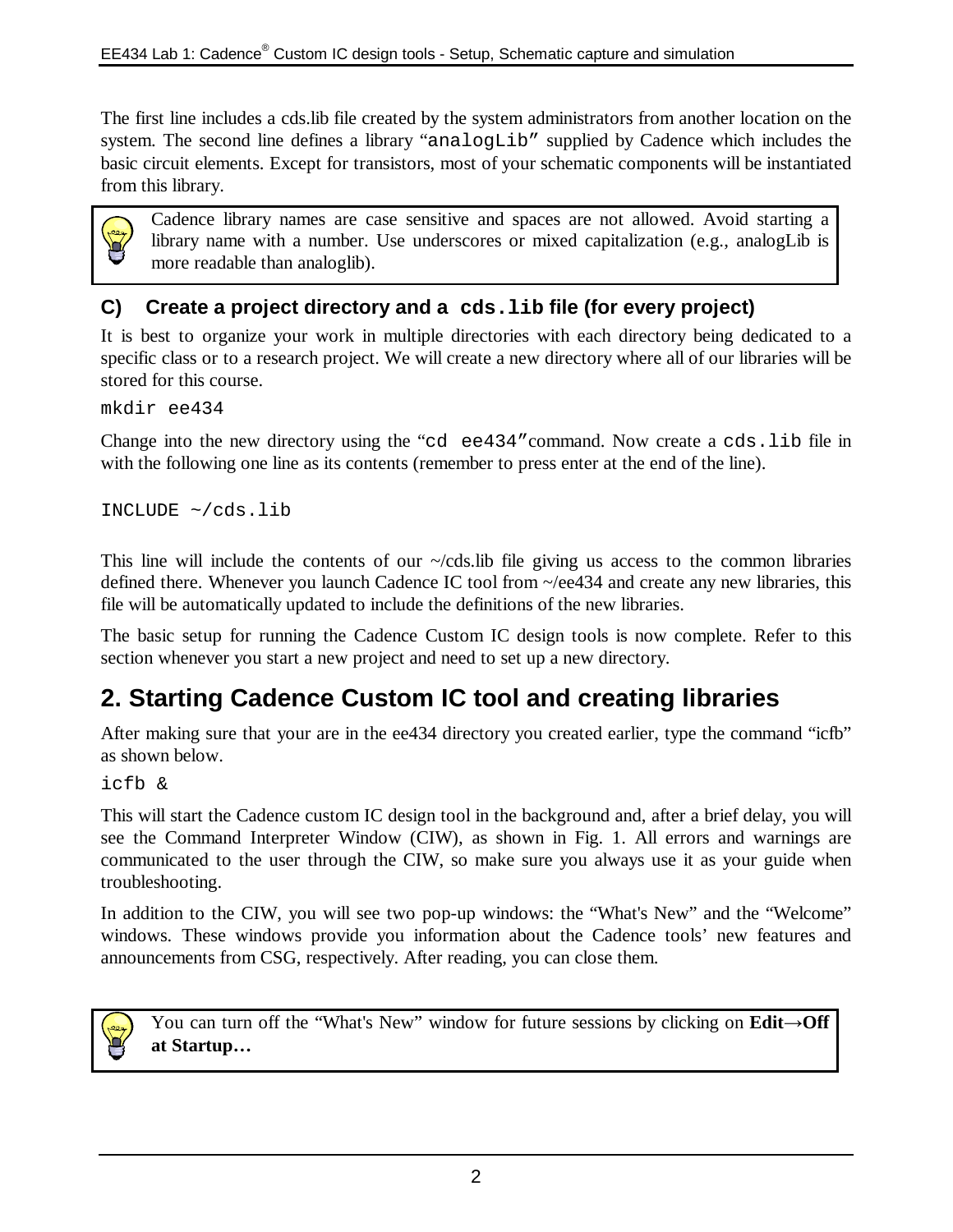| X icfb - Log: /home/sqmalik/ee434/CDS.log                                                                                                                                                                                                                                                                                                                                                                                                                                                                                                                                                                                                                                      |             |  |
|--------------------------------------------------------------------------------------------------------------------------------------------------------------------------------------------------------------------------------------------------------------------------------------------------------------------------------------------------------------------------------------------------------------------------------------------------------------------------------------------------------------------------------------------------------------------------------------------------------------------------------------------------------------------------------|-------------|--|
| <b>File Tools Options</b>                                                                                                                                                                                                                                                                                                                                                                                                                                                                                                                                                                                                                                                      | <b>Help</b> |  |
| loading vars from ~/ cdsenv for tool mmsimenv<br>loading vars from w/ cdsenv for tool asimenv<br>loading vars from w/ cdsenv for tool spectre<br>loading vars from w/ cdsenv for tool cdsLibManager<br>loading vars from w/ cdsenv for tool ddserv<br>loading vars from w/ cdsenv for tool schematic<br>loading vars from /usr/local/cadence/iclocal/ncsu local/cdssetup/cdsenv for tool wavescan<br>loading vars from w/ cdsenv for tool wavescan<br>loading vars from ~/ cdsenv for tool layout<br>Loading awv.cxt<br>Loading /home/sqmalik/.cdsplotinit<br>Loading layers. cxt<br>Loading NCSU SKILL routines<br>END OF SITE CUSTOMIZATION<br>Loading ~/ cdsinit init file. |             |  |
| mouse L:<br>$R$ :<br>M:                                                                                                                                                                                                                                                                                                                                                                                                                                                                                                                                                                                                                                                        |             |  |
| Þ                                                                                                                                                                                                                                                                                                                                                                                                                                                                                                                                                                                                                                                                              |             |  |

### **Figure 1: Command Interpreter Window (CIW)**

At the startup, you will also see a Library Manager window, as shown in Fig. 2. The library manager is used to organize the data into libraries and cells. If you don't see the Library Manager window, go to CIW and click on **Tools→Library Manager**.

| & Library Manager: WorkArea: /home/sqmalik/ee434                                                              |                       |                      |          | m           |
|---------------------------------------------------------------------------------------------------------------|-----------------------|----------------------|----------|-------------|
| Edit View<br><b>File</b>                                                                                      | <b>Design Manager</b> |                      |          | <b>Help</b> |
| Show Categories                                                                                               | Show Files            |                      |          |             |
| Library                                                                                                       | Category              | Cell                 | View     |             |
| $\check{\mathbb{I}}$                                                                                          |                       | $\check{\mathbb{I}}$ | $\vdots$ |             |
| NCSU Analog Parts<br>NCSU_Digital_Parts<br>NCSU_Sheets_8ths<br>analogLib<br>basic<br>cdsDefTechLib            |                       |                      |          |             |
| <b>Messages</b>                                                                                               |                       |                      |          |             |
| Loading NCSU Library Manager customizationsdone.<br>Log file is "/home/sqmalik/ee434/./libManager.log".<br>i. |                       |                      |          |             |

**Figure 2: Library Manger**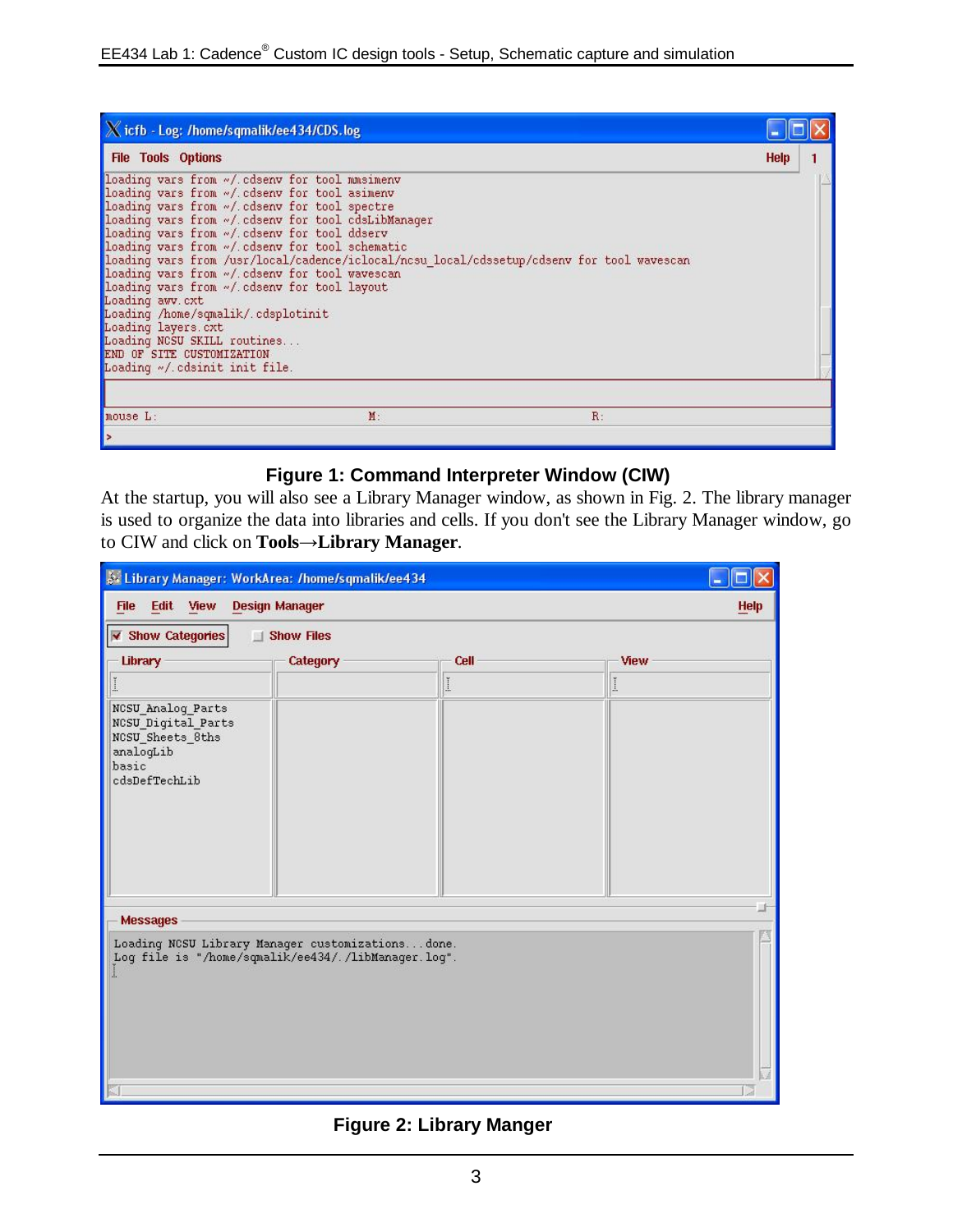### **A) Creating a new library**

We will group our designs in Libraries. Each library is essentially a folder to group relevant sub-folders together. Each Library can contain multiple "Cells" and each cell can have multiple "Views". Let us first create a new library called "lablib" (you can use a different name if you prefer) and create cells for each lab in the library. To create a new library, go to the Library Manager and click on **File→New→Library**. In the form that pops up, type in the name of the library and click on OK. Leaving the path field empty creates the new library in the directory from which icfb was launched. A new library by the name you chose will appear in the library manager.

| X Create Library |                           |                             |                                                                                                                                                                                       |      |
|------------------|---------------------------|-----------------------------|---------------------------------------------------------------------------------------------------------------------------------------------------------------------------------------|------|
| <b>OK</b>        | <b>Cancel Apply</b>       |                             |                                                                                                                                                                                       | Help |
| Library          |                           |                             |                                                                                                                                                                                       |      |
| Name:            | lablib                    |                             |                                                                                                                                                                                       |      |
| Path:            | L                         |                             |                                                                                                                                                                                       |      |
|                  | <b>Technology Library</b> |                             |                                                                                                                                                                                       |      |
|                  | <b>Choose option:</b>     |                             | If this library will not contain physical design (i.e., layout) data you do not need a tech library.<br>Otherwise, you must either attach to an existing tech library or compile one. |      |
|                  |                           |                             | No tech library needed                                                                                                                                                                |      |
|                  |                           |                             | Attach to existing tech library                                                                                                                                                       |      |
|                  |                           | <b>Compile tech library</b> |                                                                                                                                                                                       |      |
| Misc.            |                           |                             |                                                                                                                                                                                       |      |
|                  |                           | I/O Pad Type:               | ♦ Perimeter<br>Area array                                                                                                                                                             |      |

**Figure 3 : Form to create a new library**

### **B) Creating a new cell and a cell view**

A cell in Cadence can represent any level of the hierarchy of a design. At the bottom level of the hierarchy, a cell may contain a single transistor or other basic circuit elements. At the top level of the hierarchy, a cell may contain interconnected cells to describe a complete system. In turn, each cell has at least one cell view. One way of looking at a cell is to think of it as a dice; The same dice shows a different number depending on how you **view** the dice. For our purposes, a cell called "inverter" could have a view called behavioral (describing the behavior of an inverter in a programming language), a schematic (describing the behavior of an inverter using transistors), a symbol (a view allowing the inverter to be re-used in other designs), etc. To create a new cell and one of its cell views simultaneously, first select the library in which you want the new cell to reside. Next, click on **File→New→Cell View…** in the Library manager, select type the name of the new cell and choose the desired view. For example, create a new cell called **lab1** with **schematic** view in the **lablib** library. The software will automatically launch the appropriate editor for the chosen view.

The first step in a new design is typically something you scribble on a notepad. Once you have a good idea of what is that you are trying to design and how that circuit should work, the next step is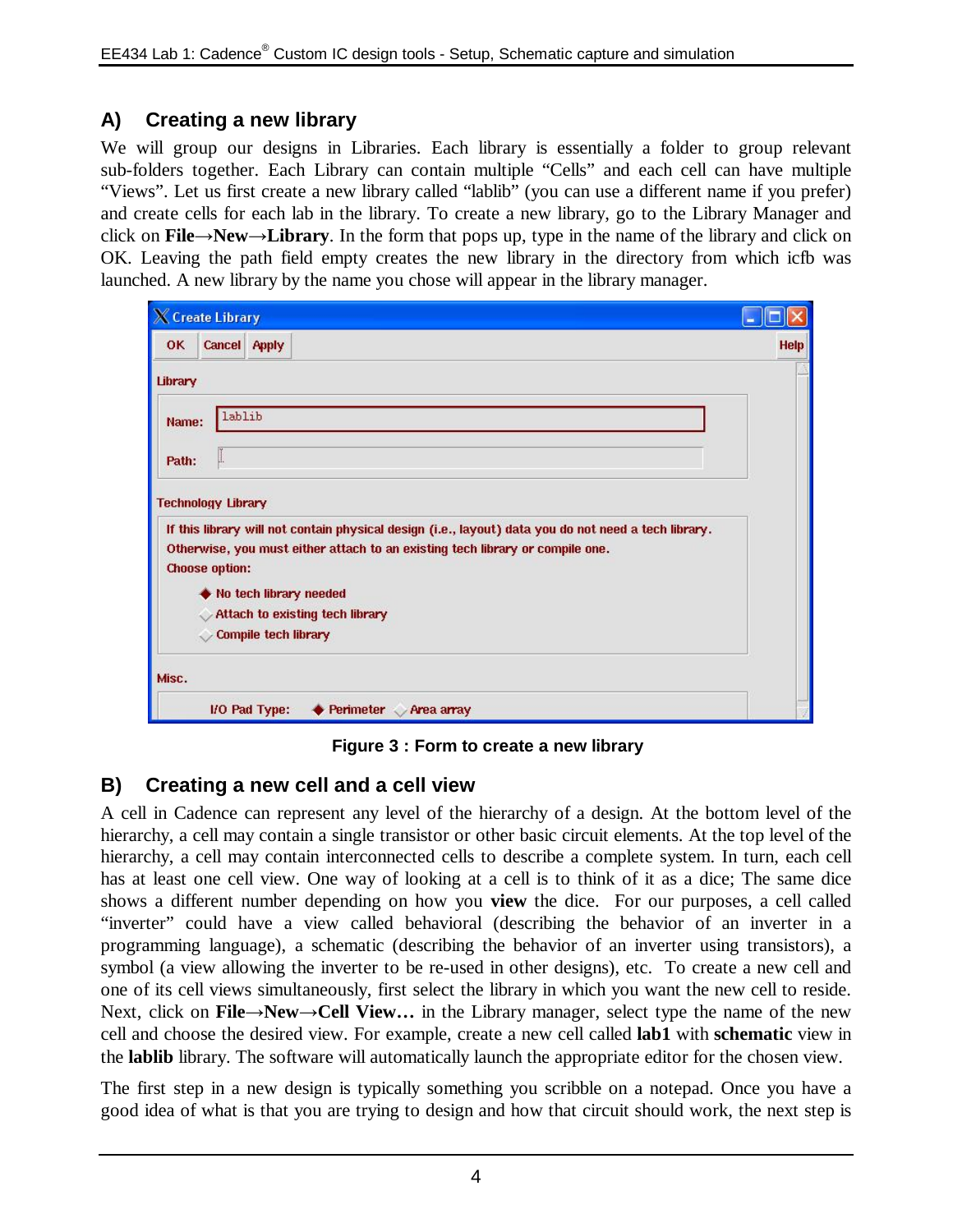to verify your idea using a simulator. The next section describes the basics of the schematic capture tool in Virtuoso used in to prepare a circuit for simulation.

## **3. Schematic Capture**

To practice schematic capture, we will enter the circuit shown in the Pre-lab section. You should already have the schematic editor window open editing the schematic view of the cell lab1. The first step is to instantiate all the required components.

### **A) Instantiating the components**

To place all the components in the schematic window, click on menu item **Add→Instance**. You will see two windows popping up on the screen (shown below): "Component browser" and "Add Instance".

| <b>Commands</b>          | Help      | 3    |
|--------------------------|-----------|------|
| Library                  | analogLib | $-1$ |
| <b>Flatten</b>           |           |      |
| $\star$<br><b>Filter</b> |           |      |
|                          |           |      |
| MOS a2d<br>MOS d2a       |           |      |
| TTL a2d                  |           |      |
| TTL d2a                  |           |      |
| bcs.                     |           |      |
| bys                      |           |      |
| cap                      |           |      |
| cccs                     |           |      |
| cccs4                    |           |      |
| <b>CCVS</b>              |           |      |
| ccvs4                    |           |      |
| cmdmprobe                |           |      |

| $\times$ Add Instance |        |                    |                |                    |
|-----------------------|--------|--------------------|----------------|--------------------|
| <b>Hide</b>           | Cancel | <b>Defaults</b>    |                | <b>Help</b>        |
| Library               |        |                    |                | <b>Browse</b>      |
| Cell                  | Ĭ      |                    |                |                    |
| View                  | symbol |                    |                |                    |
| <b>Names</b>          | Ĭ      |                    |                |                    |
| Array                 |        | $1$<br><b>Rows</b> | <b>Columns</b> | $\mathbf{1}$       |
| <b>Rotate</b>         |        | <b>Sideways</b>    |                | <b>Upside Down</b> |

In the "Component Browser", change the library to "analogLib" and click on "Flatten" to see all the cells without categorization. Now find the resistor cell and click on it (The resistor cell is called res). Notice how the "Add Instance" form changes to reflect the selection of resistor with a default value of 1K. Change the value of the resistor to 10K. Do not click in the Schematic window yet! Just move your cursor over an empty space in the schematic window. You will see a yellow colored resistor "floating" with the cursor. If you click anywhere in the window, a copy of the resistor will be placed. Try it. If you need a component at a different orientation, click on "Rotate", "Sideways", or "Upside Down" in the "Add Instance" form.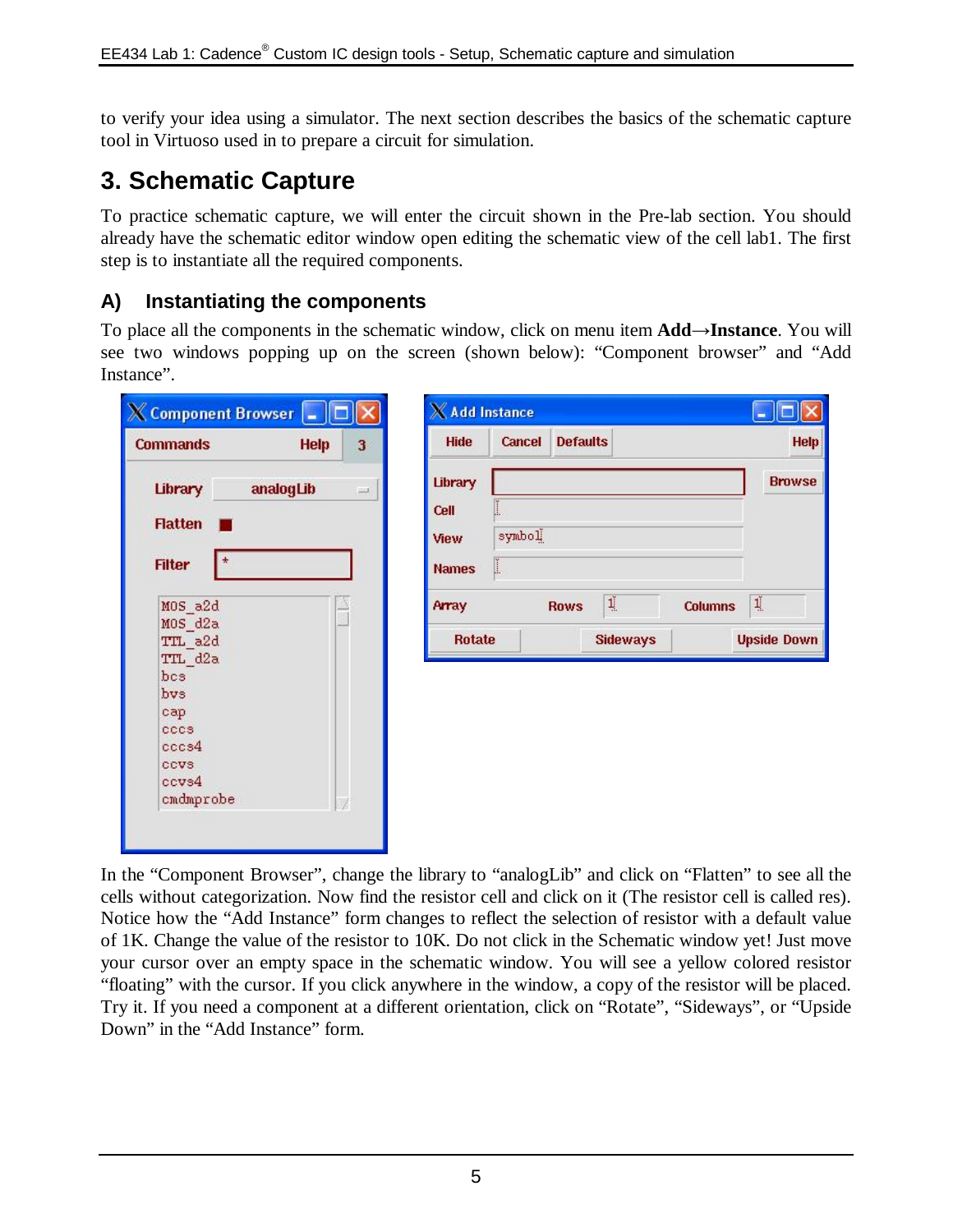

You can use icons from the icon bar in the schematic window for common editing tasks. Let you mouse pointer hover over an icon to find that icon's function. As practice, locate the "instance" icon.

All the resistors that are placed in the schematic window will have resistance of 10K. What if you needed a different valued resistor? Just click on the "Add Instance" form, change the value, and then click in the window to get a component with the adjusted value.

Once you have enough resistors, instantiate a capacitor (cap), ground (gnd), and a voltage source (vsource) from analogLib. Press "Esc" key to end the instantiation mode.

You can use keyboard shortcuts for common tasks. These are extremely handy and you can work much faster if you get proficient with them. For example, while in schematic editor window, pressing the "i" key brings up the "Add Instance" form. Keyboard shortcuts are listed next to their menu entries.

## **B) Connecting the components**

There are two ways to interconnect components. First, use the menu entry **Add→Wire (narrow)** to get into the wiring mode (You could also have pressed the shortcut "w" key or clicked on the Add-Wire (narrow) icon). When in wiring mode, click on the red terminal of a component to start one end of the wire (you do not need to keep the button down). Now click on the other component's terminal where you want the connection to terminate. If you make a mistake and want to quit the wiring mode, press the "Escape" key on the keyboard. You can undo the last action by pressing "u".

The second way to add wiring is to first bring the mouse pointer over the red terminal of a component's terminal. While clicking and holding the mouse button, drag you mouse and you will see a wire started. You can let go of the button now and the wiring will continue. Hit "Escape" anytime to cancel. Unlike the first method, the wiring mode automatically terminates with the completion of one connection.

Complete wiring the circuit. To make sure there are no floating components or connection problems,

we need to "Check and Save" the design. Click on the  $\mathbb{R}$  icon or the "Check and Save" entry from the "Design" menu. Check the CIW window to make sure the design was saved without errors.

## **C) Adding labels**

As you wire the components together, every net is automatically assigned a name such as net1, net2, etc. These names are fine for the software but are not easy for us to remember. Adding labels to wires helps us to interact with the tools more efficiently. To add a label to a wire, click on the menu item **Add→Wire Name** (or use shortcut "l"). In the form, type **vIn vMid vOut**. Bring your mouse pointer into the schematic window. If you do not see the "floating" vIn attached to your cursor, you first need to click on the title bar of the schematic window to make it active. Now you should see the vIn attached to the mouse pointer. Click your mouse pointer on the net you wish to call vIn. Note how the next label from the list you typed in the form appears once you have placed the first label. This is a convenient way of adding multiple labels without having to go back and forth between the form and the schematic window.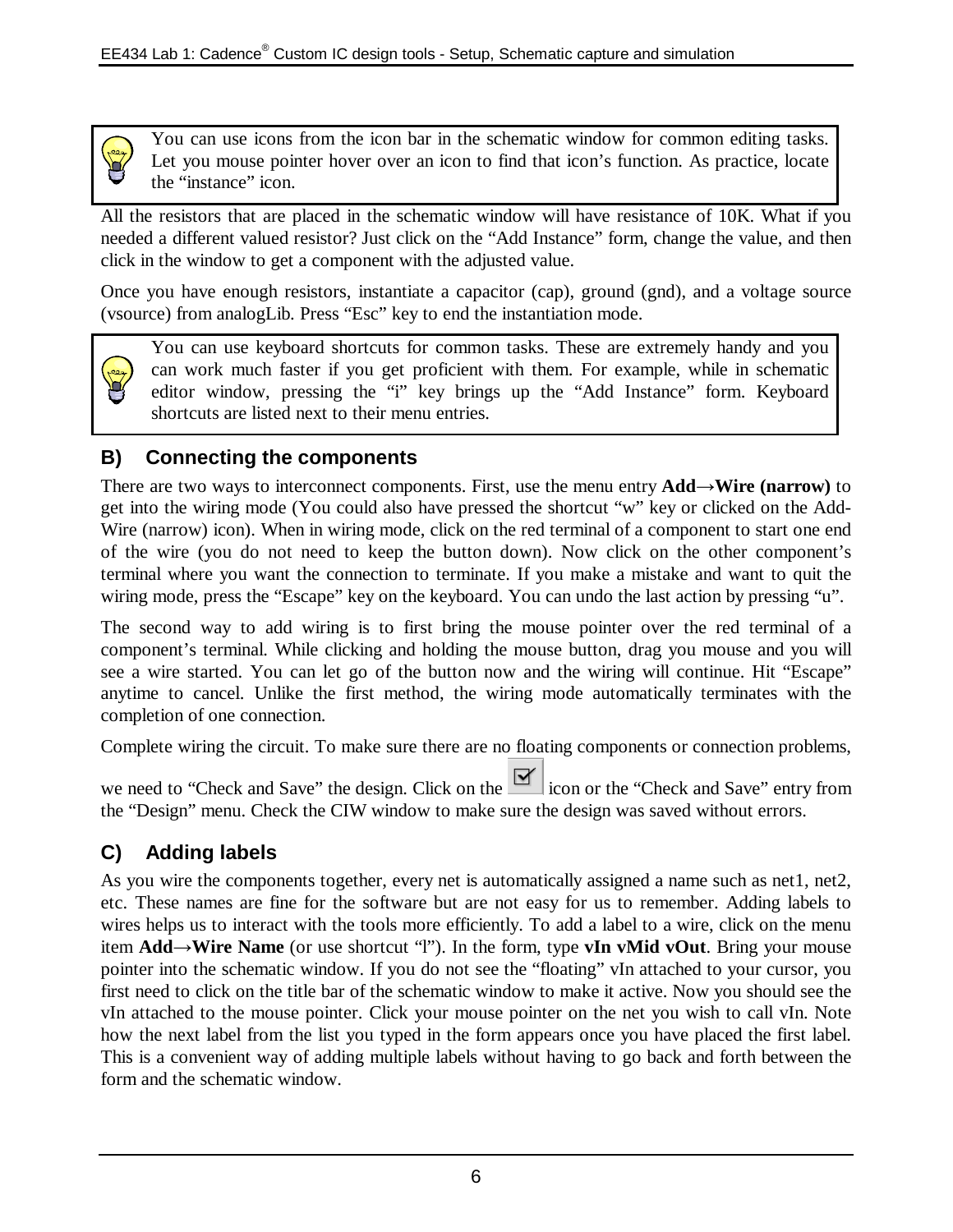Labels provide functionality in addition to being visual aids: connectivity. If two unconnected nets have the same name, they are considered to be electrically connected. This feature can allow you to create schematics with less clutter but can also be a source of mistakes. Use the capability of labels to create connectivity judiciously or your schematics may actually become less readable.

## **D) Editing object properties**

What if you made a typing mistake when creating labels or need to modify the value of a component? You can make the required changes by clicking on the object to select it and then clicking **Edit→Properties→Objects** (find the shortcut for this if you don't want to click three menu levels every time!).

For practice, let us modify the properties of the voltage source component, vsource. The vsource component is capable of generating a variety of stimuli.



Tip: It is possible, and in many situations, even preferable to use other sources from analogLib such as vdc (when generating only a dc voltage), vsin (for a sine wave), etc. We will use vsource for input stimuli and other independent sources for power supplies and clock signals.

Bring up the properties form for vsource. In the next section, we will run dc, ac, and transient simulations. For those simulations to work, we need to provide appropriate input stimuli.

- − In the "DC voltage" box, type 1. This dc voltage is used to compute the quiescent operating point of the circuit. Click on apply (at the top of the form). This is the input for dc analysis.
- − For ac analysis input, find the entry "Display small signal params" and turn the option on. The form will update to display new form fields. Add 1V in the "AC magnitude. This input value will be used for the AC analysis.
- − For transient analysis, you need to choose the "Source type" field to the type you need. Enter all the applicable entries and click on OK.

The vsource component is now configured for simulations. Click on "Check and save" to save your design. Correct any errors or warnings before proceeding further.



Whenever you need to run simulations, always perform a "Check and save" first. During simulations, if you modify anything in the schematics, you must "check and save" for the changes to take effect.

Save often! Like any other software, Cadence tools are prone to crashing. Saving your work often will reduce the frustration caused by a crash. Using "Save" saves the design as-is without performing a "check".

### **E) Adding comments**

It is good practice to add comments to the schematics. Click on **Add→Note→Note text…** and fill out the form. The comments are useful reminders to yourself about the particular schematic and can also provide instructions for others if you share your schematics.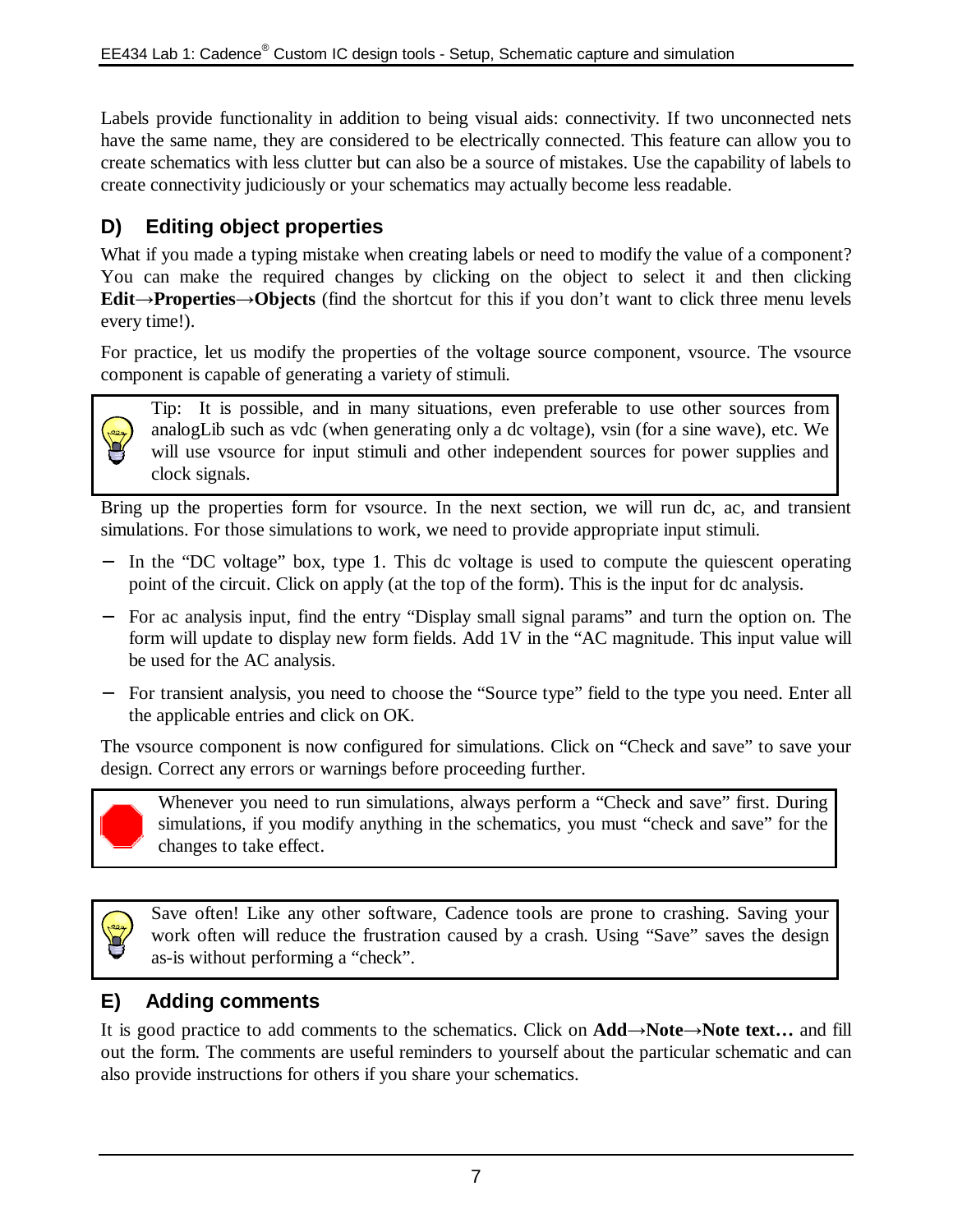## **F) Printing**

To print a schematic, click on **Design→Plot→Submit…** to bring up the printing form. If you would rather not print a header page (a page containing your username and the cell being printed), uncheck the "header" option on the form. Click on "Advanced options" button at the bottom of the form and uncheck the option of sending you an e-mail for every printout.

## **4. Simulating a circuit**

Once the schematic capture is complete, we can simulate the circuit to test if it performs according to the design. To start the simulation interface, click on **Tools→Analog Environment** in the schematics window to launch the Analog Design environment (ADE). The ADE window is used to select a simulator as well as set up all the options and simulations for the simulator. The default simulator is in ADE is a simulator called Spectre from Cadence. It has the same capabilities as Spice with enhancements introduced by Cadence. You can choose a different simulator by clicking on **Setup→Simulator/Directory/Host…** menu item. We will use Spectre for this lab and for most of our analog simulations.

## **A) Setting up the simulations**

The ADE window is shown below. Familiarize yourself with the icons on the right side of the window. These icons represent the frequently used tasks in ADE. Click on the **Choose analyses…** icon to bring up the "Choosing Analysis" form. We will first run a dc analysis. Click on the button next to dc in the form. The form contents will update to show entries relevant to a dc analysis. We would like to save the dc operating point and sweep the input voltage from 0 to 5 volts. To sweep the input dc voltage, we first need to select the appropriate parameter. In the "sweep variable" box area, click on the "component parameter" button. The updated form is shown on the right.

To select the dc input voltage of the vsource, click on "Select component" and then click on vsource in the schematics window. In the new form that pops up, click on the first entry, dc, to choose the dc voltage of the vsource. You would follow a similar procedure to sweep other parameter of a source, if desired.

Next, enter the range of sweep in the start and stop boxes. Click on **Apply** for all these changes to take effect. This completes the dc analysis setup. Click OK to close the form and return to ADE.

|                 |                                                                                       |                                                                                                         |                                                             | X Choosing Analyses -- Virtuoso® Analog Design En  -                                                                                          |                          |      |
|-----------------|---------------------------------------------------------------------------------------|---------------------------------------------------------------------------------------------------------|-------------------------------------------------------------|-----------------------------------------------------------------------------------------------------------------------------------------------|--------------------------|------|
| <b>OK</b>       |                                                                                       | <b>Cancel Defaults Apply</b>                                                                            |                                                             |                                                                                                                                               |                          | Help |
| <b>Analysis</b> |                                                                                       | $\sqrt{tran}$<br>$\rightarrow$ xf<br>$\triangledown$ pz<br>$\rightarrow$ pac<br>$q$ apss<br>$\vee$ qpsp | $\triangleq$ dc<br>$\circ$ sens<br>$\vee$ sp<br>$\vee$ qpac | $\sim$ ac $\sim$ noise<br>$\Diamond$ dcmatch $\Diamond$ stb<br>$\vee$ envip<br>$\Diamond$ pnoise $\Diamond$ pxf<br>$\vee$ qpnoise $\vee$ qpxf | $\vee$ pss<br>$\vee$ psp |      |
|                 |                                                                                       | <b>Save DC Operating Point</b>                                                                          | <b>DC Analysis</b>                                          |                                                                                                                                               |                          |      |
|                 | <b>Sweep Variable</b><br>Temperature<br><b>Design Variable</b>                        | <b>Component Parameter</b><br><b>Model Parameter</b>                                                    |                                                             | <b>Component Name</b><br><b>Select Component</b><br>L<br><b>Parameter Name</b>                                                                |                          |      |
|                 | <b>Sweep Range</b><br>♦ Start-Stop<br>Center-Span<br><b>Sweep Type</b><br>Automatic = |                                                                                                         | <b>Start</b><br>L                                           | <b>Stop</b>                                                                                                                                   | L                        |      |
|                 |                                                                                       | <b>Add Specific Points</b>                                                                              |                                                             |                                                                                                                                               |                          |      |
| <b>Enabled</b>  |                                                                                       |                                                                                                         |                                                             |                                                                                                                                               | Options                  |      |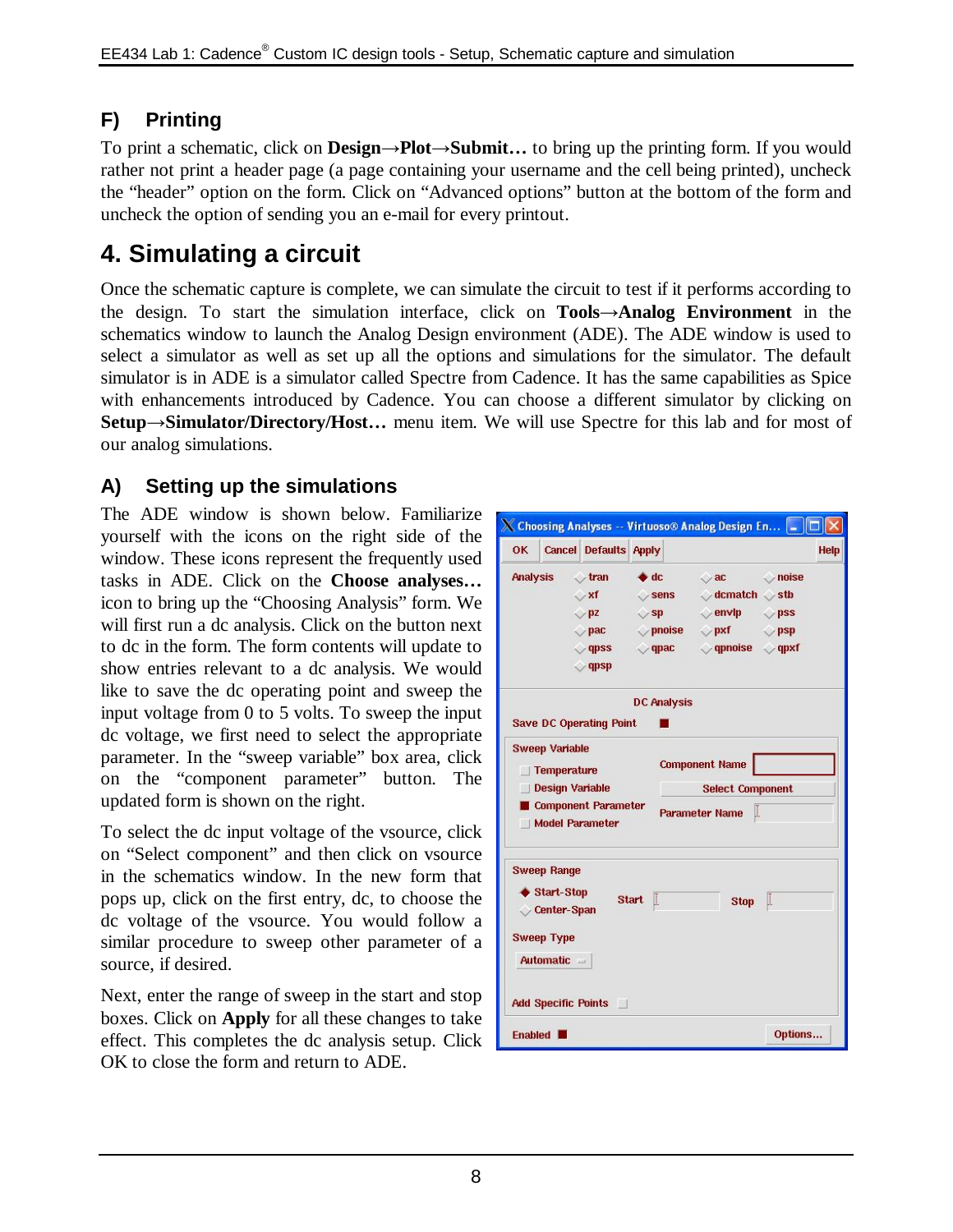

You did not specify a step size for the dc analysis. The step size is automatically picked since the "Sweep type" is set to automatic. If you find the step size to be unacceptably large, you can change the "Sweep type" to linear and specify a step size.

## **B) Setting up the outputs**

We need to tell the simulator which node voltages we are interested in plotting once the simulation is complete. To choose which signals to plot, click on the menu item **Outputs→To be Plotted →Select on Schematics**. The bottom of the ADE tells you to select the outputs you want plotted. Clicking on a net or a label selects voltage of the net to be plotted. Find the schematics window and click on the three labels we added earlier. Once done, press the escape key.



By default, only the voltages in the circuit are saved. To be able to save and plot waveform of a current, click on **Outputs→Save all…** in ADE and the turn on the option "selected" for "Save device currents (currents)". To plot the current flowing into a device terminal click on the red terminal. If you see a circle around that terminal, the current will be plotted

### **C) Running the simulation and viewing the results**

Now that we have set up which type of analysis we want to run and which outputs we are interested in, let us run the simulation. Click on the green traffic light icon to run the simulation. Once the simulation is complete, a waveform viewer window will come up with the plots of the outputs you selected in the previous step. Once again, familiarize yourself with the icons in the waveform viewer for common operations you need to perform on the waveforms.

## **Appendix A: Basic UNIX commands**

This appendix introduces some basic commonly used **UNIX** commands. The following notation is used: words in the fixed width font are commands you need to type exactly, words in the *italic font* are to be substituted with appropriate words for your intended purpose, and words within square brackets [ ] are optional. Unix command as well as file names are *case-sensitive*.

```
emacs filename
```
Opens the file *filename* if it exists. If the file *filename* does not exist, a new file by that name is created. Instead of emacs, you can use any text editor of your choice. Some popular editors include vi, pico, etc.

ls -l [ *directory* ]

Lists the contents of the directory. If no directory name is supplied, contents of the current directory are listed.

cp *source\_file target\_file* 

Copies the *source\_file* to a new file named *target\_file*.

mv *old\_filename new\_filename* 

Moves/renames the *old\_filename* to *new\_filename*. If the target *new\_filename* includes a path, the file is renamed and moved to that path. It can also be used to rename directory.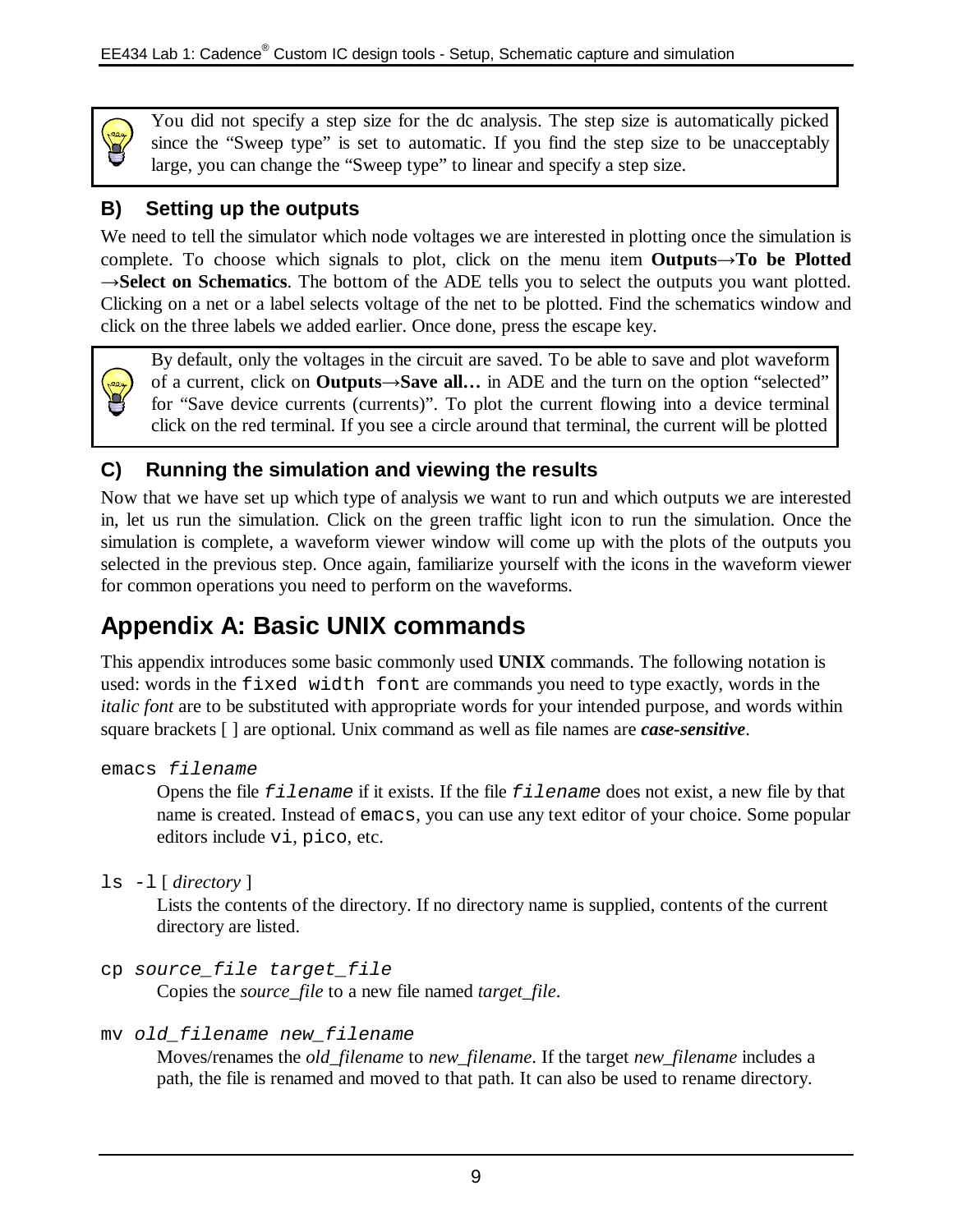### rm *trash\_file*

Removes/deletes the unwanted *trash\_file*. Note that file removed cannot be "undeleted", so make sure you know what you are going to delete.

#### mkdir *new\_directory*

Makes a new subdirectory named *new\_directory* within the current directory.

### cd [*directory*]

Change current directory to the given directory. If no directory name is provided, the current directory will change to user's home directory.

#### pwd

Shows the present working directory

### rmdir *trash\_directory*

Remove/delete the unwanted *trash\_directory*.

#### man *command*

Show the manual of the command. You can learn more detail about any given command using man, e.g. man ls shows all available options and functionalities for ls command.

#### more *filename*

Shows the contents of a file one screen at a time.

#### *ps*

Shows the currently running processes.

A couple of useful special symbols

 $\sim$ 

The symbol  $\sim$  is used to denote the user's home directory. If the complete path of the home directory happens to be / home/username/, then using ~ represents that complete string. For example, if you want to look at the contents of a file in your home directory, the following commands produce the same result

more /home/username/myfile

more  $\sim$ /myfile

&

When launching a program that opens in a new window, placing an " $\&$ " at the end of the command line allows the user to keep access to the command line, i.e., the "&" instructs the program to run in the background.

These are just a few shell commands you need to know to get started. You are encouraged and advised to learn other UNIX commands on your own, as they will increase your productivity, i.e., more you know, more efficient you will be.